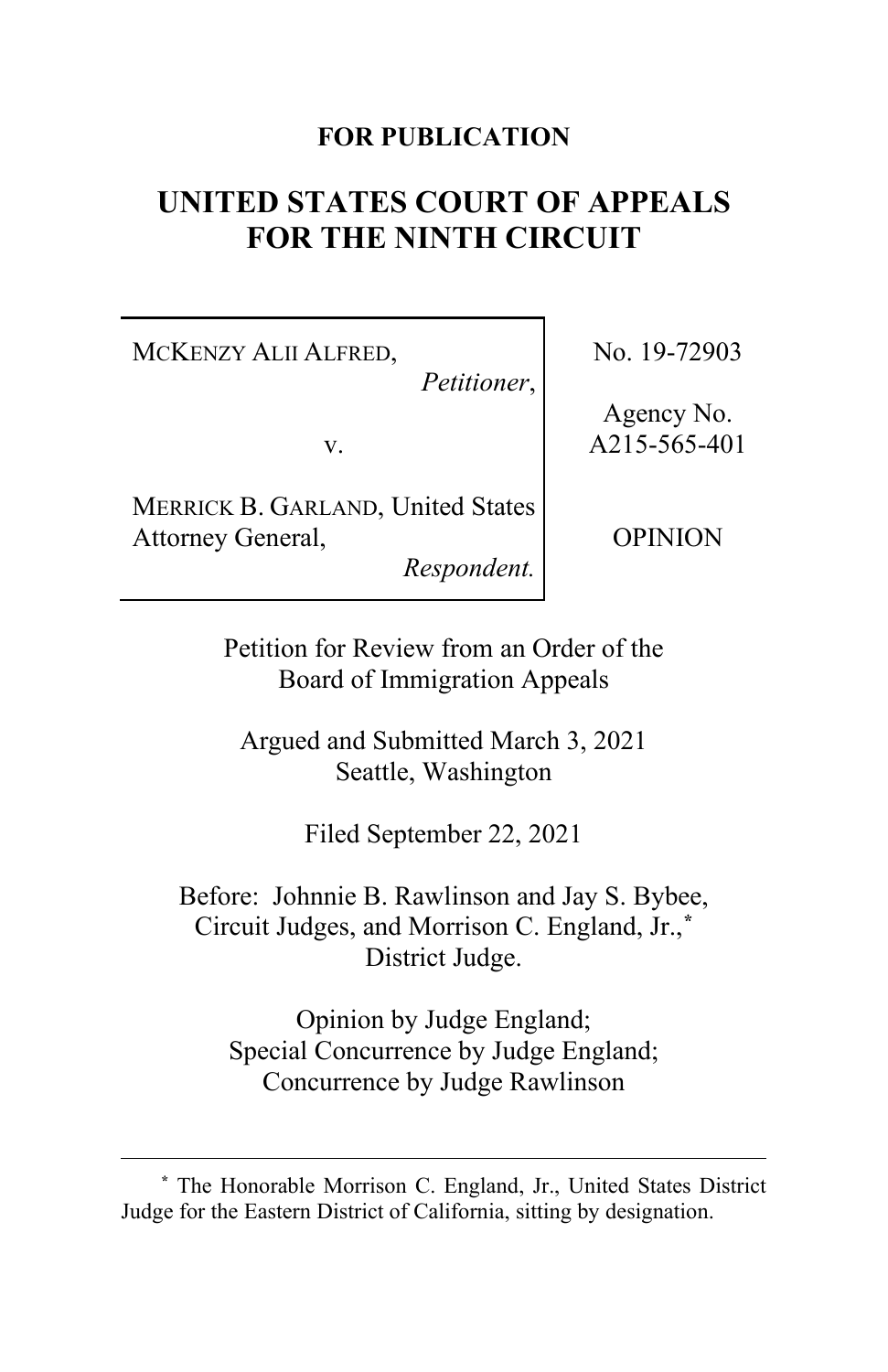# **SUMMARY[\\*\\*](#page-1-0)**

## **Immigration**

Granting McKenzy Alii Alfred's petition for review of a decision of the Board of Immigration Appeals, and remanding, the panel held that Petitioner's convictions for robbery in the second degree and attempted robbery in the second degree, in violation of Wash. Rev. Code §§ 9A.56.190, 9A.56.210 and 9A.28.020, do not qualify as aggravated felony theft offenses under 8 U.S.C. §§ 1101(a)(43)(G), (U).

The panel concluded it was bound by *United States v. Valdivia-Flores*, 876 F.3d 1201 (9th Cir. 2017), in which a divided panel determined that when considering the immigration effect of a Washington controlled substance conviction, accomplice liability is an implicit and indivisible component of the conviction that must be considered under the categorical approach. The *Valdivia-Flores* majority further concluded that the accomplice liability mens rea under Washington law (knowledge) is broader than that required under federal law (specific intent), and therefore, there could be no categorical match between the state statute of conviction and the generic federal definition of a drug trafficking crime.

Because, according to the *Valdivia-Flores* majority, it is well-established that aiding and abetting liability is implicit in every criminal charge, the panel explained that

<span id="page-1-0"></span>**<sup>\*\*</sup>** This summary constitutes no part of the opinion of the court. It has been prepared by court staff for the convenience of the reader.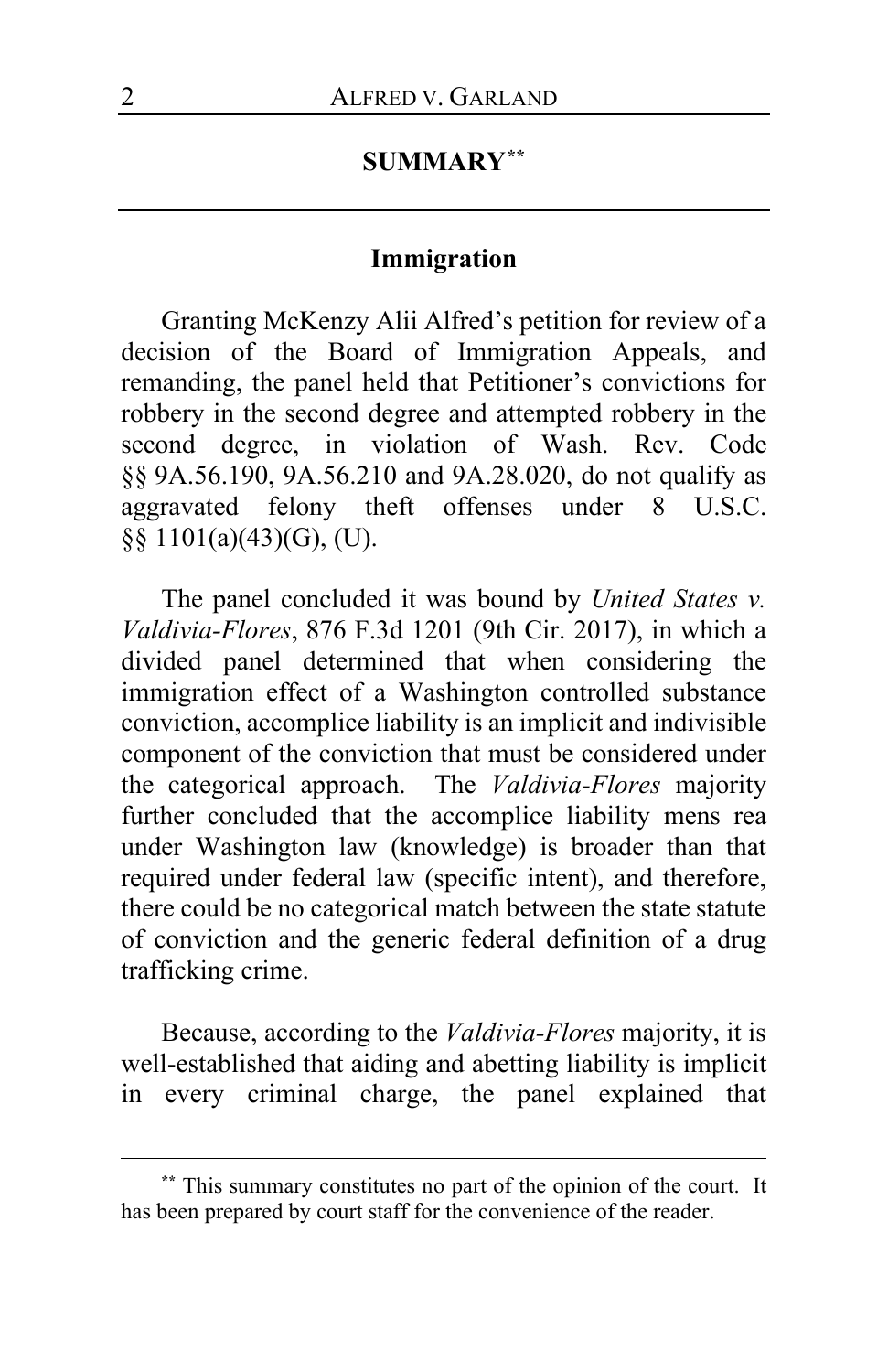accomplice liability must be considered here. Observing that the *Valdivia-Flores* majority never reached the text of the drug trafficking statute, the panel concluded that its inquiry ended with accomplice liability as well. To this effect, the panel concluded that the overbreadth of Washington's accomplice liability means there can be no categorical match to the generic federal offense in this case either, and Petitioner's second-degree robbery convictions cannot constitute aggravated felony theft offenses. Accordingly, the panel concluded that Petitioner was not removable under 8 U.S.C. § 1227(a)(2)(A)(iii).

Specially concurring, District Judge England, joined by Judge Bybee, wrote that the panel relied on a theory of liability that assumes a crime was committed by someone else when it was undisputed that Petitioner himself—<br>alone—committed the offense. Judge England also alone—committed the offense. explained that it is quite possible that, at least in similar cases, no Washington conviction can be an aggravated felony at all. In such cases, future panels will never need to turn to the actual statute of conviction, but the exact same conduct may be an aggravated felony in a neighboring state. Judge England observed that Congress could not have intended such disparities.

Judge England wrote that the approach also puts attorneys in an untenable spot where they must argue against positions they would not normally advocate; the drive to show that state crimes of conviction are overbroad in comparison to their federal counterparts results in governments and prosecutors advocating for narrow readings of state criminal codes while defense counsel instead argue for expansion. Judge England wrote that all the confusion left in the wake of the categorical approach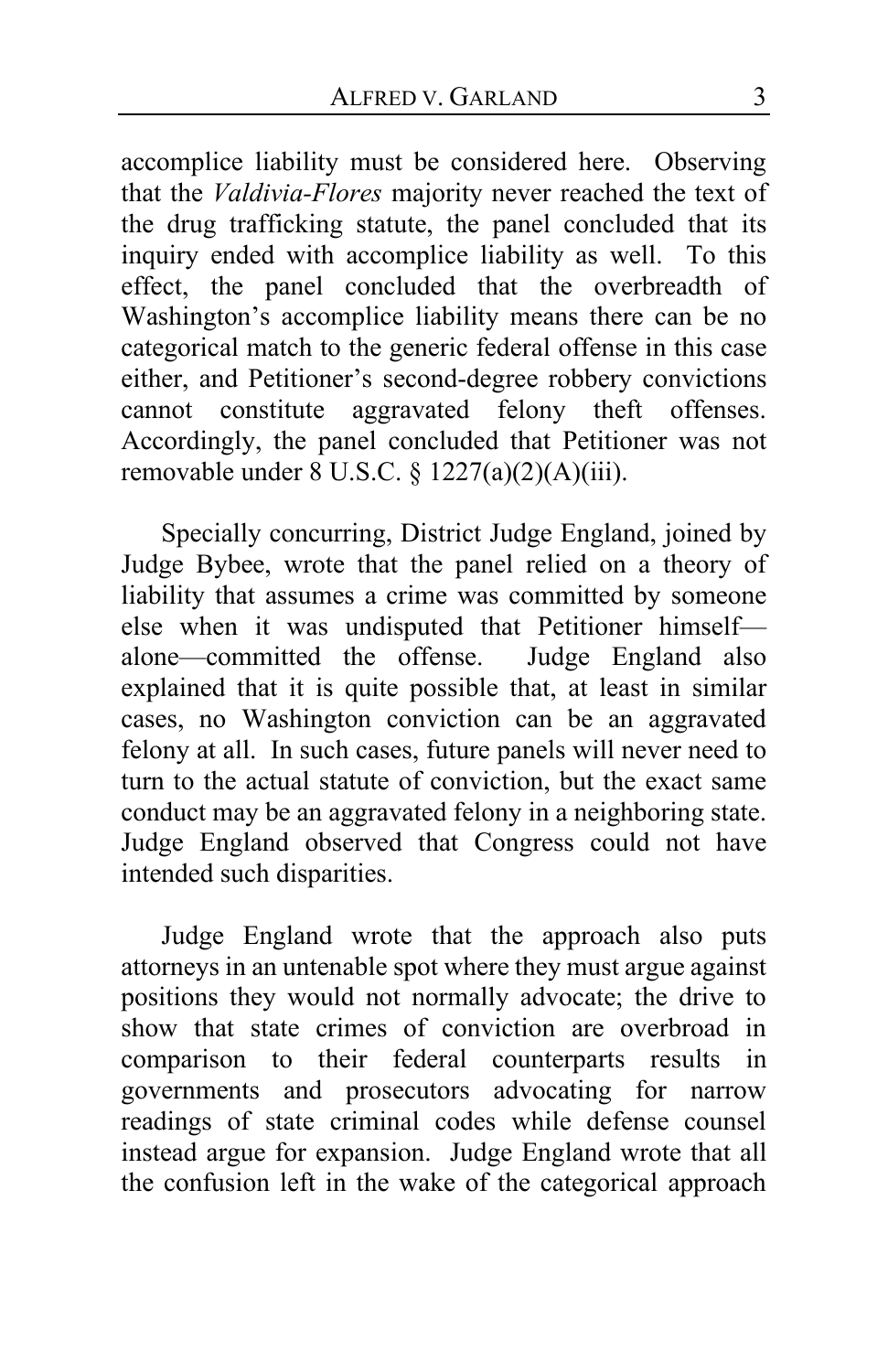undermines the legitimacy of the third branch of government.

Concurring in the result, Judge Rawlinson wrote that she concurred in the result because, and only because, the result was compelled by the majority opinion in *Valdivia-Flores*. However, for the reasons explained in her dissent in *Valdivia-Flores*, Judge Rawlinson wrote that the conclusion that convictions for second degree robbery do not constitute aggravated felonies makes no sense legally or factually.

### **COUNSEL**

Aaron Korthuis (argued), Northwest Immigrant Rights Project, Seattle, Washington; Alison Hollinz, Northwest Immigrant Rights Project, Tacoma, Washington; for Petitioner.

Jaclyn E. Shea (argued), Trial Attorney; Zoe J. Heller, Senior Litigation Counsel; Office of Immigration Litigation, Civil Division, United States Department of Justice, Washington, D.C.; for Respondent.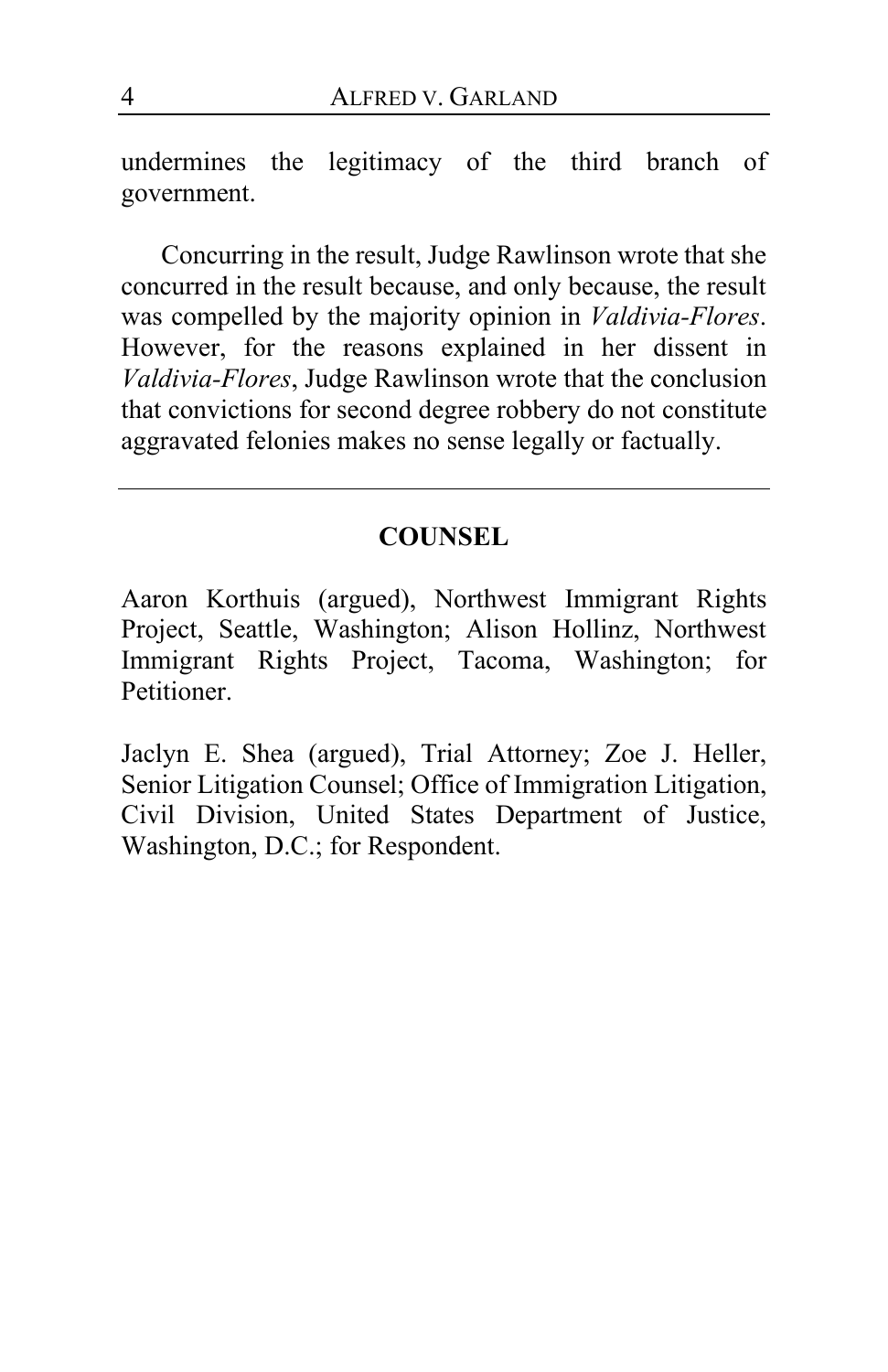#### **OPINION**

ENGLAND, District Judge:

Petitioner McKenzy Alii Alfred ("Petitioner"), a native and citizen of the Republic of Palau ("Palau"), petitions for review of an order of the Board of Immigration Appeals ("BIA" or "Board") that found him removable as an alien convicted of an aggravated felony offense. Because we are bound by the decision in *United States v. Valdivia-Flores*, 876 F.3d 1201 (9th Cir. 2017), we conclude that Petitioner's convictions for robbery in the second degree and attempted robbery in the second degree under Washington law do not qualify as aggravated felonies under §§  $101(a)(43)(G)$ , (U) of the Immigration and Nationalization Act ("INA"), 8 U.S.C. §§ 1101(a)(43)(G), (U). The petition must therefore be GRANTED.

# **I**

#### **A.**

In December 2011, Petitioner entered the United States from Palau pursuant to the so-called Compact of Free Association between the United States and several Pacific Island territories, including Palau.**[1](#page-4-0)** Approximately seven

<span id="page-4-0"></span>**<sup>1</sup>** Under the Compact, the Republic of the Marshall Islands, the Federated States of Micronesia, and Palau entered into an agreement with the United States allowing their citizens to enter, work, and establish residence in the United States without visas. *See* Compact of Free Association Act of 1985, Pub. L. No. 99-239, 99 Stat. 1770 (1986), amended by Compact of Free Association Amendments Act of 2003, Pub. L. No. 108-88, 117 Stat. 2720 (2003). Individuals so entering the United States, however, remain subject to removability on the same grounds applicable to other noncitizens. *See* Pub. L. No. 108-88  $\bar{\S}$  141(f), 117 Stat. at 2762.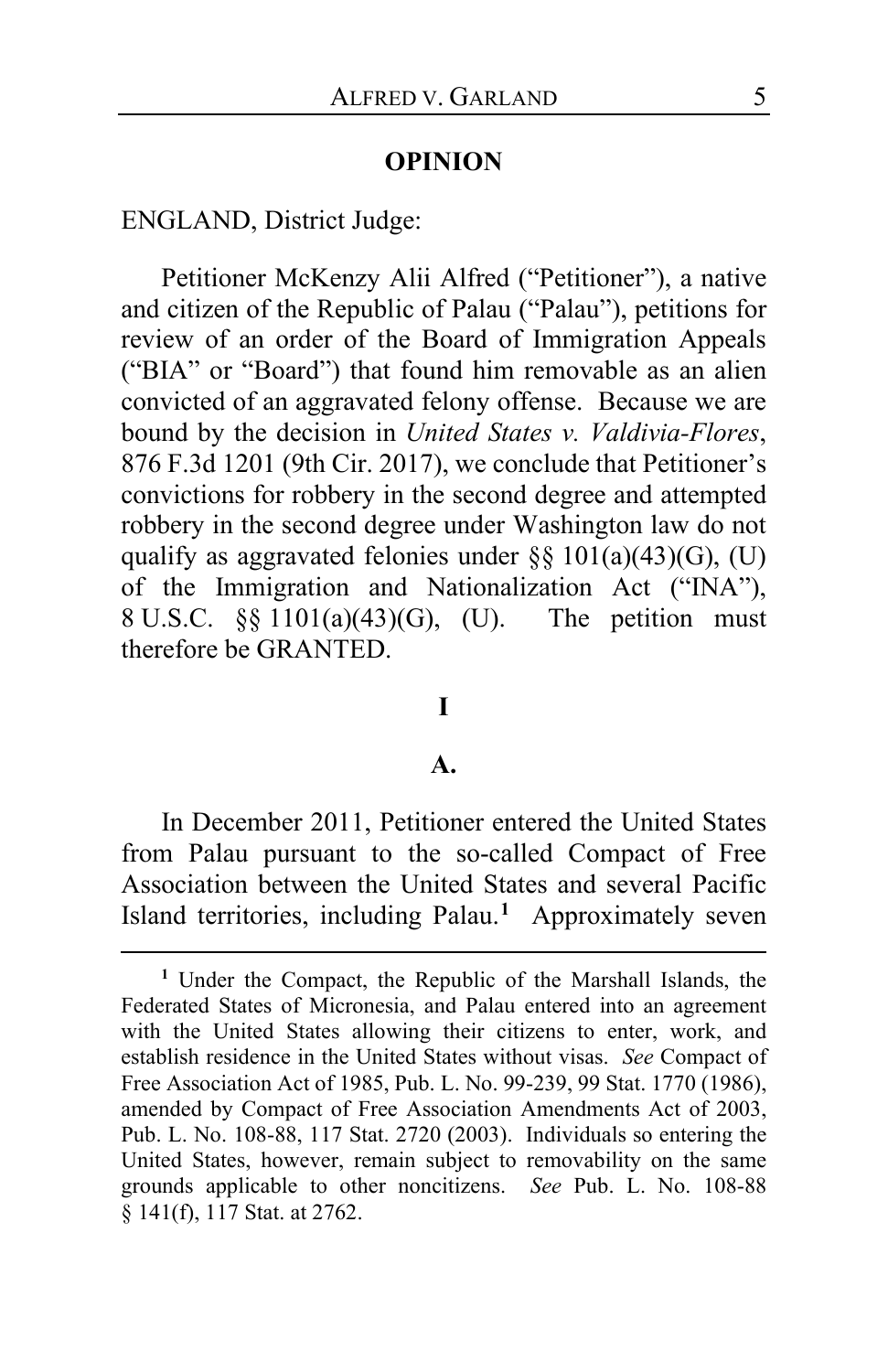years later, Petitioner pled guilty in Washington state court to one count of second-degree robbery and two counts of attempted robbery in the second degree in violation of Wash. Rev. Code §§ 9A.56.190, 9A.56.210 and 9A.28.020. According to his plea agreement, Petitioner—by himself first tried to obtain cash from a teller at a credit union before going to a nearby coffee kiosk and taking money from the barista. He then attempted to carjack a vehicle operated by another third party. There was no evidence that anyone other than Petitioner committed these crimes, let alone any evidence that Petitioner acted as an accomplice to someone else, or was charged as an accomplice. Petitioner was eventually sentenced to fifteen-month concurrent terms of imprisonment on each count.

### **B.**

During Petitioner's incarceration, the Department of Homeland Security ("DHS") issued a Notice to Appear ("NTA") alleging that Petitioner was removable under 8 U.S.C. § 1227(a)(2)(A)(iii) because, *inter alia*, he had been convicted of an aggravated felony as defined by 8 U.S.C.  $\S 1101(a)(43)(G)$ . Specifically, in this case, Petitioner had been convicted of a theft or burglary offense for which the term of imprisonment is at least one year. *See*  8 U.S.C. § 1101(a)(43)(G).**[2](#page-5-0)**

Petitioner admitted the factual allegations in the NTA, but nonetheless contested removability. At a hearing before an Immigration Judge ("IJ"), the IJ agreed with the

<span id="page-5-0"></span>**<sup>2</sup>** The DHS ultimately added additional charges of removability, including charges that Petitioner had been convicted of aggravated felonies involving both violence and moral turpitude. The violence charges, however, were ultimately dismissed.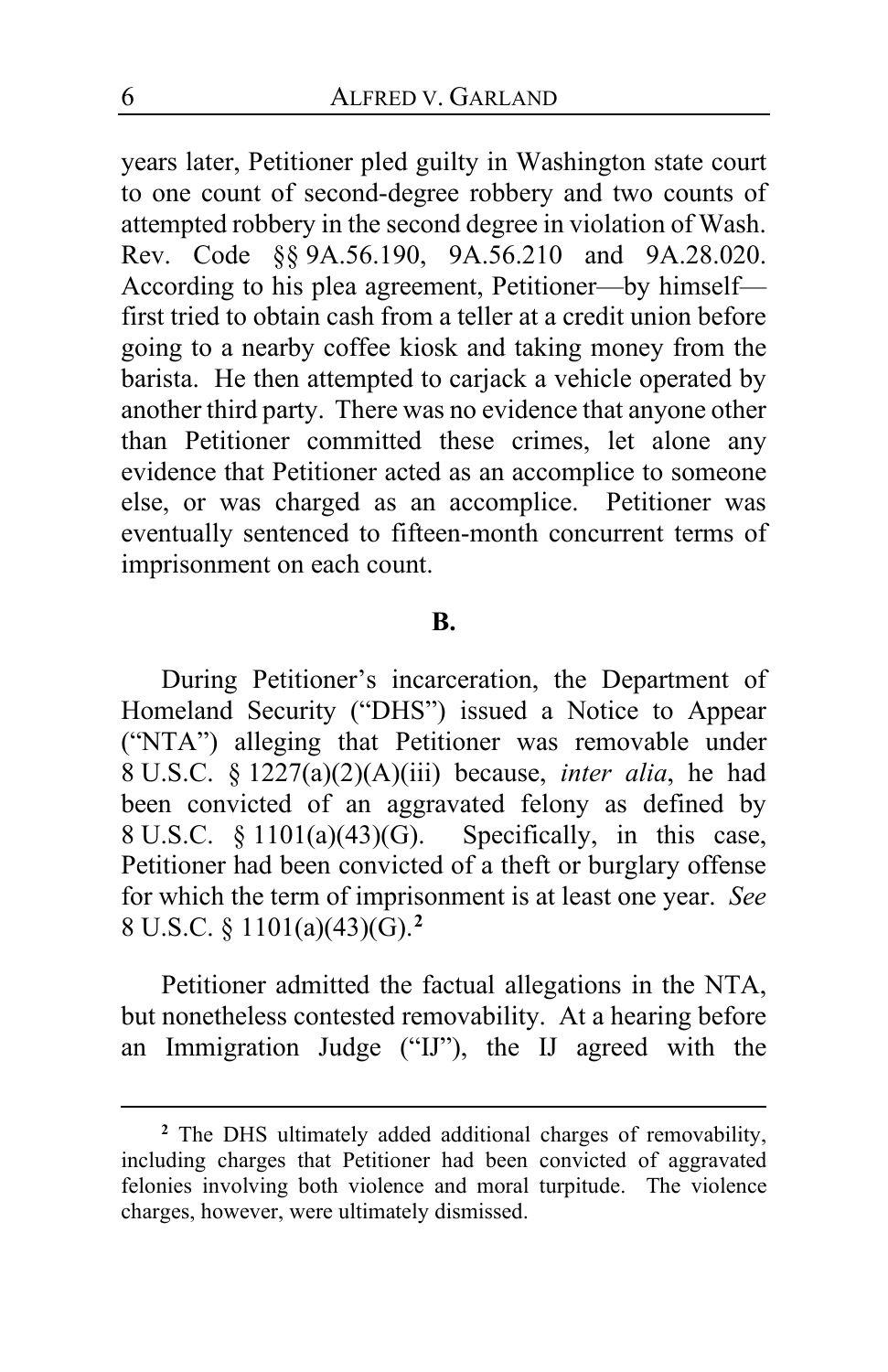Government that Petitioner was indeed removable as having sustained theft-related aggravated felonies.**[3](#page-6-0)** The IJ's findings were subsequently memorialized in writing.

According to the IJ, this circuit's decision in *United States v. Alvarado-Pineda*, 774 F.3d 1198 (9th Cir. 2014), controlled. In that case, another panel of this court held that the same state statute under which Petitioner was convicted was a categorical match to the INA's generic offense. Since Petitioner, like Alvarado-Pineda, had unquestionably been sentenced to a term of imprisonment of more than a year for each of his convictions, the IJ determined that he had been convicted of aggravated felonies.**[4](#page-6-1)**

The IJ was unpersuaded by Petitioner's claim to the contrary based on the split decision of a later panel in *Valdivia-Flores*. There, the panel determined that when considering the immigration effect of a Washington conviction for possession of a controlled substance with intent to distribute, accomplice liability is an implicit and indivisible component of the conviction that must be considered under the categorical approach. *Valdivia-Flores*, 876 F.3d at 1207. The majority concluded that the accomplice liability mens rea under Washington law is broader than that required to establish accomplice liability

<span id="page-6-0"></span>**<sup>3</sup>** The IJ also sustained moral turpitude aggravated felony charges, but, as discussed below, the Board based its decision solely on the theft charges. Accordingly, we also do not consider moral turpitude.

<span id="page-6-1"></span>**<sup>4</sup>** In addition to finding second-degree robbery under Washington law to be an aggravated felony for INA purposes, the IJ further found that the same categorical match applied to Petitioner's two convictions for attempted robbery. Because there is no dispute that the same analysis applied in both instances, we need not separately address attempted robbery here.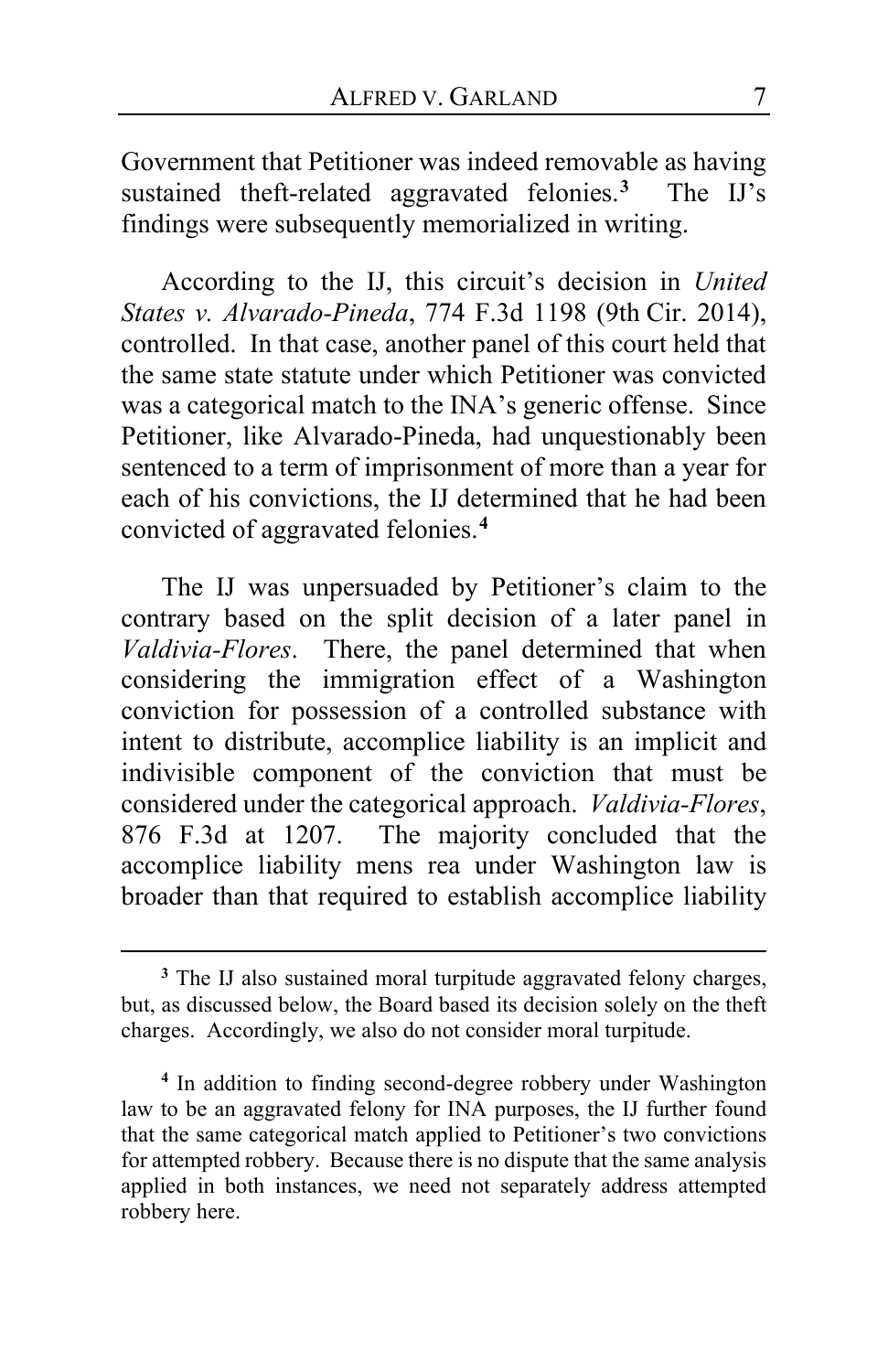under federal law. *Id.* at 1208. This overbreadth, in the majority's view, meant there could be no categorical match between the state statute of conviction and the generic federal definition of a drug trafficking crime.**[5](#page-7-0)** *Id.* at 1209. According to the IJ, *Valdivia-Flores* was nonetheless distinguishable because that case involved comparing the state offense to a federal generic offense defined by statute as opposed to an offense such as theft, which is defined with reference to federal case law.

The BIA affirmed, agreeing that the Washington statutes categorically qualified as aggravated felony theft offenses for immigration purposes, consequently rendering Petitioner removable. Petitioner then timely petitioned this court for review.

### **II**

This court has jurisdiction under 8 U.S.C. § 1252, and we "review only the BIA's opinion, except to the extent that it expressly adopted portions of the IJ's decision." *Rayamajhi v. Whitaker*, 912 F.3d 1241, 1243 (9th Cir. 2019) (citation omitted). Where the BIA concurs with the reasoning employed by the IJ's analysis, both decisions are reviewed. *Garcia-Martinez v. Sessions*, 886 F.3d 1291, 1293 (9th Cir. 2018). Otherwise, however, a reviewing court must "confin[e] [its] review to a judgment upon the validity of the grounds upon which the [agency] itself based its

<span id="page-7-0"></span>**<sup>5</sup>** 8 U.S.C. § 1101(a)(43)(B) defines aggravated felony to include "illicit trafficking in a controlled substance (as defined in [21 U.S.C. § 802]), including a drug trafficking crime (as defined in [ 18 U.S.C.  $\S 924(c)$ ])." 18 U.S.C.  $\S 924(c)$  defines "drug trafficking crime" to mean "any felony punishable under the Controlled Substances Act (21 U.S.C. § 801 et seq.), the Controlled Substances Import and Export Act  $(21 \text{ U.S.C. } \S$  951 et seq.), or chapter 705 of title 46."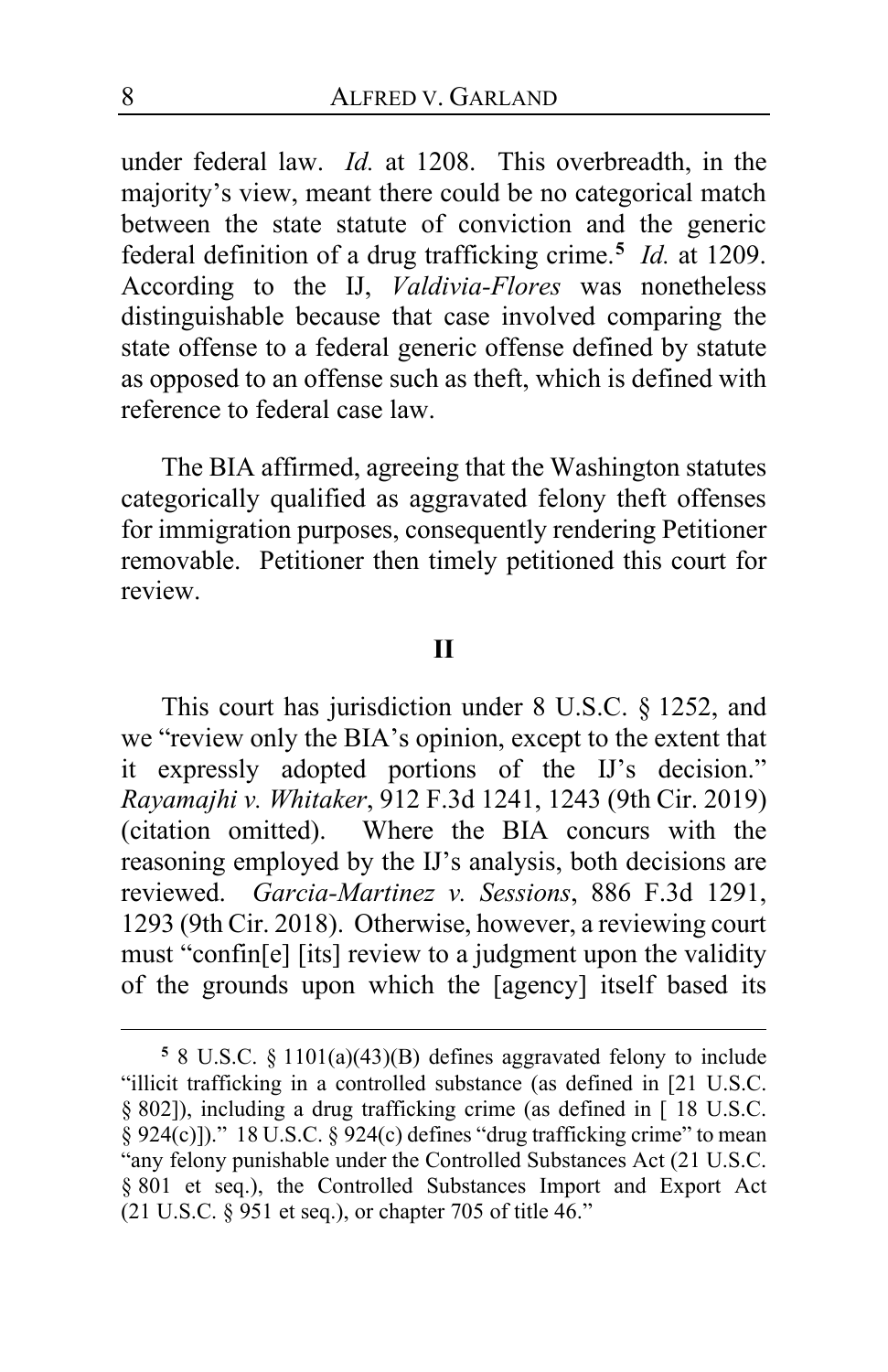action." *SEC v. Chenery Corp.*, 318 U.S. 80, 88 (1943). This means that we "may affirm the BIA based only on 'the explanations offered by the agency.'" *Toor v. Lynch*, 789 F.3d 1055, 1064 (9th Cir. 2015) (quoting *Arrington v. Daniels*, 516 F.3d 1106, 1113 (9th Cir. 2008)).

An agency's legal determinations are generally reviewed "de novo, subject to established principles of deference." *Alanniz v. Barr*, 924 F.3d 1061, 1065 (9th Cir. 2019). Factual findings, on the other hand, are reviewed for substantial evidence. *Singh v. Holder*, 656 F.3d 1047, 1051 (9th Cir. 2011). Under the substantial evidence standard, "administrative findings of fact are conclusive unless any reasonable adjudicator would be compelled to conclude to the contrary." 8 U.S.C. § 1252(b)(4)(B).

#### **III**

#### **A.**

An alien convicted of an "aggravated felony" at any time after entering the United States is subject to removal under the INA. *See* 8 U.S.C. § 1227(a)(2)(A)(iii). DHS bears the burden of proving removability by clear and convincing evidence. 8 U.S.C. § 1229a(c)(3)(A). The INA defines an aggravated felony offense as, among other things, "a theft offense (including receipt of stolen property) or burglary offense for which the term of imprisonment [is] at least one year." 8 U.S.C. § 1101(a)(43)(G). The INA additionally makes it clear that an attempt or conspiracy to commit an aggravated felony under 8 U.S.C. § 1101(a)(43) is also deemed an aggravated felony. *See* 8 U.S.C.  $§ 1101(a)(43)(U)$ . If any of Petitioner's three state convictions qualify as an aggravated felony for INA purposes, the BIA's removability decision was proper, and the other offenses need not be considered. *See*, *e.g*., *INS v.*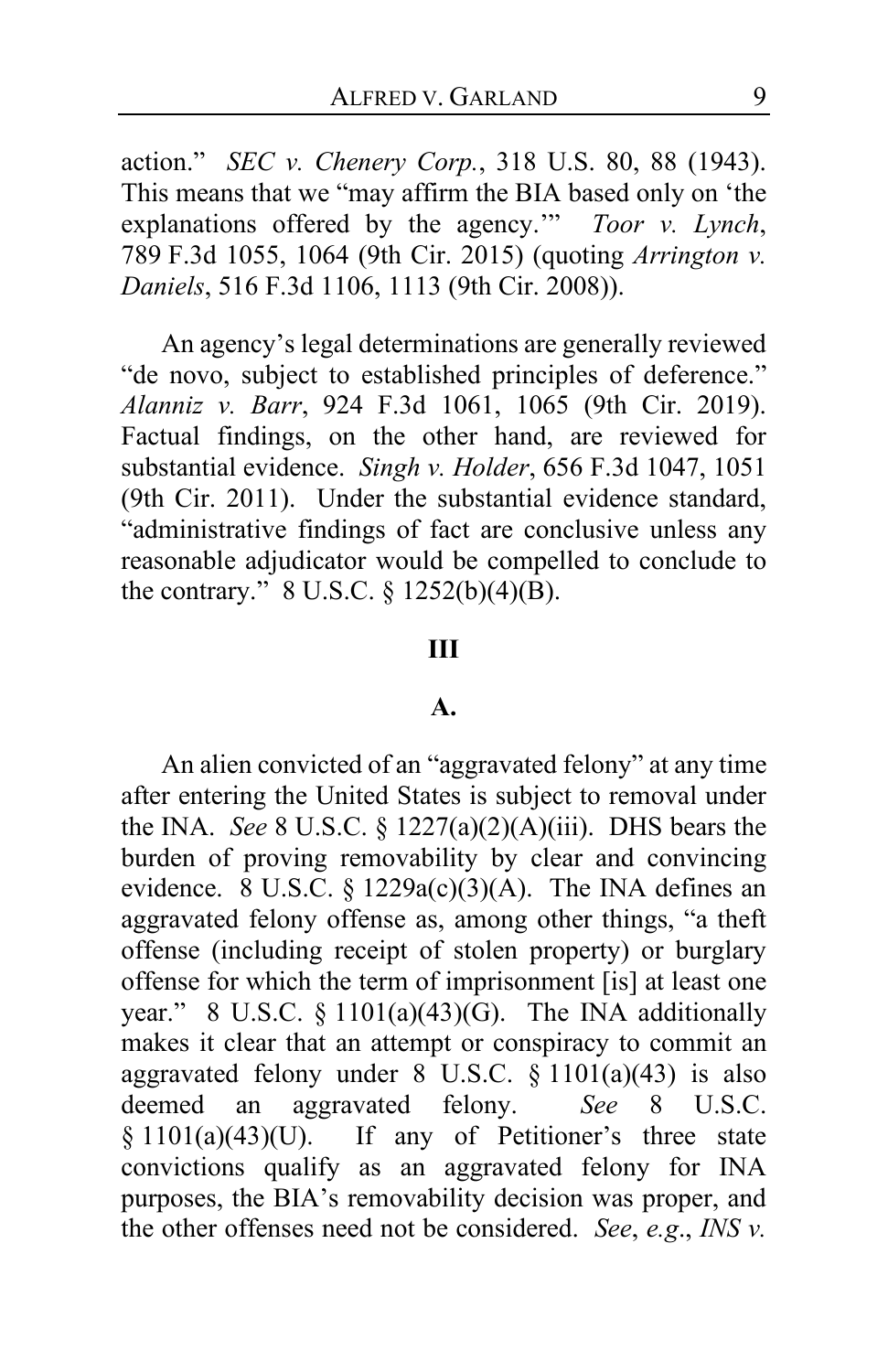*Bagamasbad*, 429 U.S. 24, 25 (1976) ("As a general rule courts and agencies are not required to make findings on issues the decision of which is unnecessary to the results they reach.").

In evaluating whether a state statute qualifies as an aggravated felony for removal purposes, this court must "employ a 'categorical approach' to determine whether the state offense is comparable to an offense listed in the INA." *Moncrieffe v. Holder*, 569 U.S. 184, 190 (2013). The categorical approach requires comparison of "the elements of the statute forming the basis of the defendant's conviction with the elements of the 'generic' crime" to determine whether the offense is an aggravated felony. *See Descamps v. United States*, 570 U.S. 254, 257 (2013).**[6](#page-9-0)** Those statutory elements, and not the underlying facts of the particular crime involved, govern the inquiry into determining whether a categorical match is present. *See generally*, *Esquivel-Quintana v. Sessions*, 137 S. Ct. 1562, 1567–68 (2017).

The relevant generic offense here, as indicated above, is "a theft . . . or burglary offense for which the term of imprisonment [is] at least one year." 8 U.S.C.  $§ 1101(a)(43)(G)$ . The Ninth Circuit has defined generic "theft" for INA purposes as "a taking of property or an exercise of control over property without consent with the criminal intent to deprive the owner of the rights and benefits of ownership." *Alvarado-Pineda*, 774 F.3d at 1202 (quoting

<span id="page-9-0"></span>**<sup>6</sup>** While *Descamps* was decided in the context of the Armed Career Criminal Act ("ACCA"), both the ACCA and the INA employ the same categorial approach in analyzing whether a conviction triggers either a fifteen-year mandatory minimum sentence under ACCA, *Mathis v. United States*, 136 S. Ct. 2243, 2247–48 (2016), or removal for immigration purposes under the INA in accordance with *Moncrieffe*, respectively*.*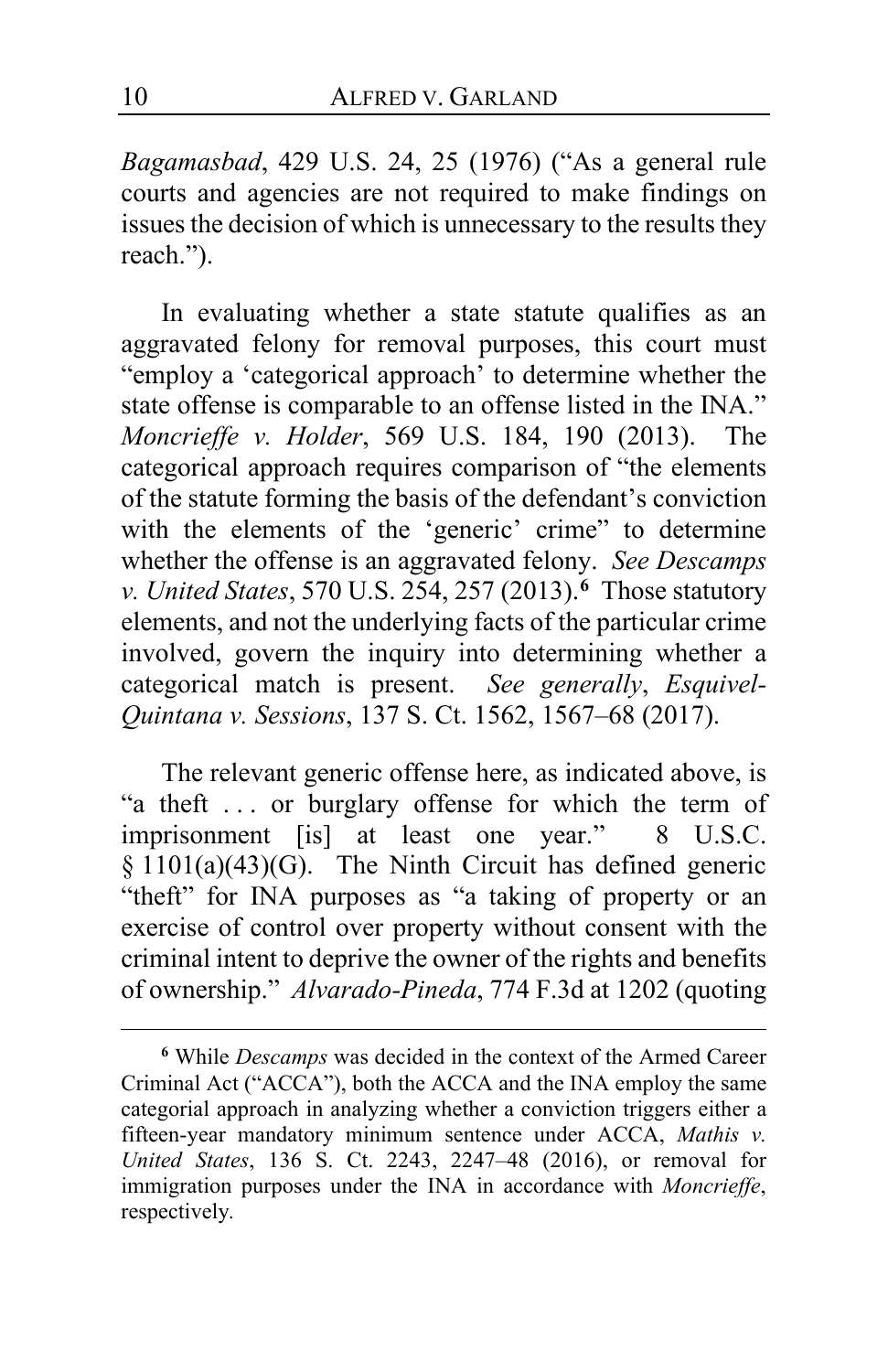*United States v. Corona-Sanchez*, 291 F.3d 1201, 1205 (9th Cir. 2002) (*en banc*)).

Accordingly, if the required comparison between this generic federal offense and the Washington statute reveals a categorical match, then immigration consequences are triggered and, thus, Petitioner is removable. *See Roman-Suaste v. Holder*, 766 F.3d 1035, 1038 (9th Cir. 2014). If we conclude, on the other hand, that the state statute reaches conduct falling outside of the generic federal definition, then the Washington statute and generic federal offense are *not* a categorical match. In other words, if the elements of the state conviction are broader than the generic federal definition, then the state conviction is not an aggravated felony, and Petitioner is not removable on those grounds. *Mellouli v. Lynch*, 135 S. Ct. 1980, 1986–88 (2015); *Descamps*, 570 U.S. at 257; *Ramirez v. Lynch*, 810 F.3d 1127, 1130–31 (9th Cir. 2016). Thus, in this case, our analysis begins and ends with *Valdivia-Flores*. **[7](#page-10-0)**

#### **B.**

The Washington statute underlying Petitioner's conviction provides:

<span id="page-10-0"></span>**<sup>7</sup>** The Government's reliance on *Alvarado-Pineda* is misplaced because the impact of accomplice liability on the aggravated felony analysis was not raised therein. *Webster v. Fall*, 266 U.S. 507, 511 (1925) ("Questions which merely lurk in the record, neither brought to the attention of the court nor ruled upon, are not to be considered as having been so decided as to constitute precedents."); *see also Brecht v. Abrahamson*, 507 U.S. 619, 631 (1993) (a court is free to address an issue on the merits, if that issue has not been "squarely addressed" by prior precedent). Given that *Valdivia-Flores* expressly addressed aiding and abetting liability, it binds us instead.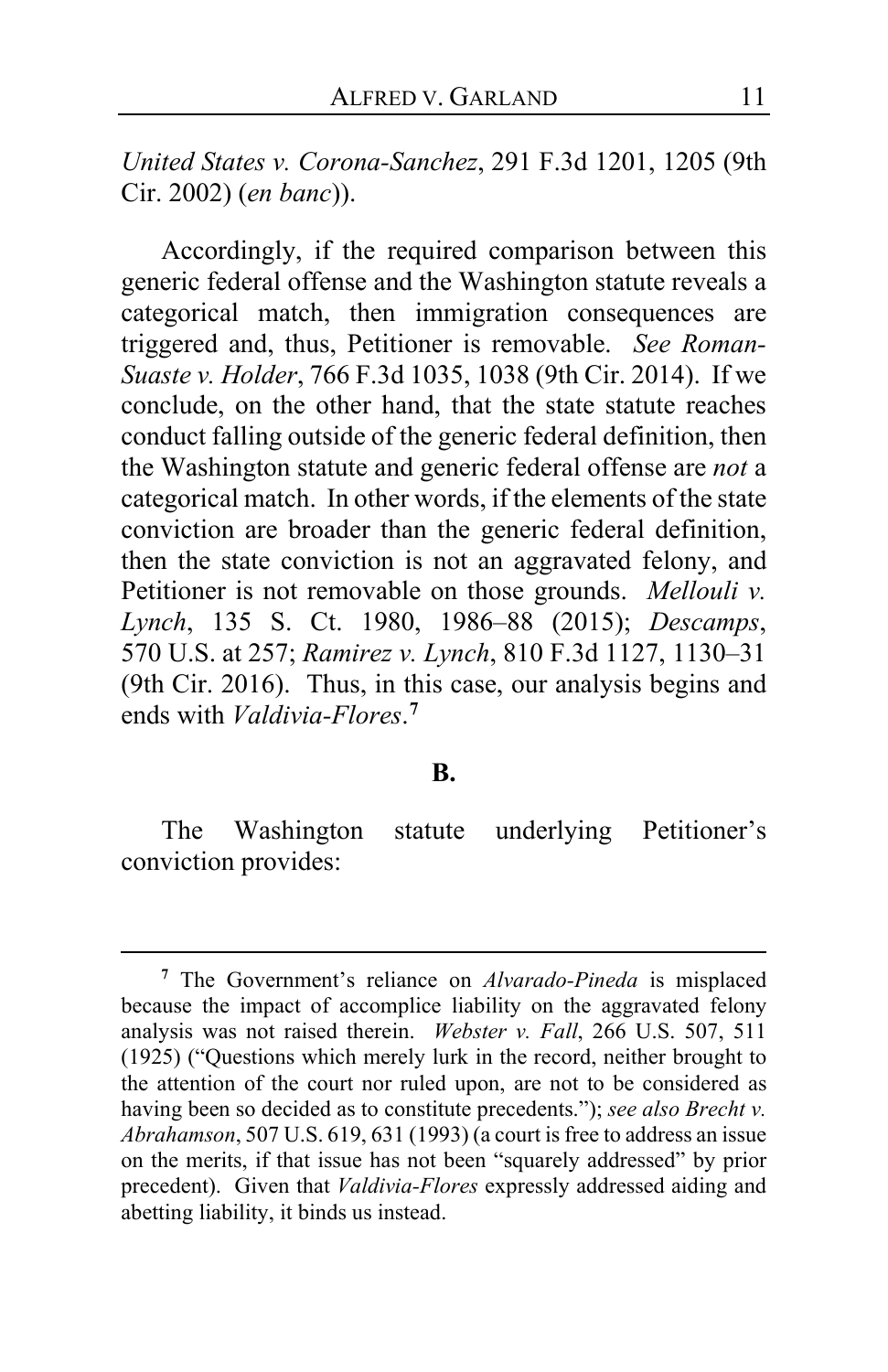A person commits robbery when he or she unlawfully takes personal property from the person of another in his or her presence against his or her will by the use or threatened use of immediate force, violence, or fear of injury to that person or his or her property or the person or property of anyone.

Wash. Rev. Code § 9A.56.190. Because, according to the *Valdivia-Flores* majority, it is well-established that aiding and abetting liability is implicit in every criminal charge, it must also be considered. *Valdivia-Flores*, 876 F.3d at 1207. The majority there explained how accomplice liability differs under the Washington statute as opposed to the generic federal definition:

> Washington's aiding and abetting statute state[s]: "A person is an accomplice . . . in the commission of a crime if . . . *[w]ith knowledge* that it will promote or facilitate the commission of the crime, he . . . solicits, commands, encourages, or requests such other person to commit it; or aids or agrees to aid such other person in planning or committing it." Wash. Rev. Code § 9A.08.020(3)(a)(i)–(ii) (1997) (emphasis added). In contrast, under federal law, "to prove liability as an aider and abettor the government must establish beyond a reasonable doubt that the accused had the *specific intent* to facilitate the commission of a crime by someone else." *United States v. Garcia*, 400 F.3d 816, 819 (9th Cir. 2005) (emphasis added). Therefore, federal law requires a mens rea of specific intent for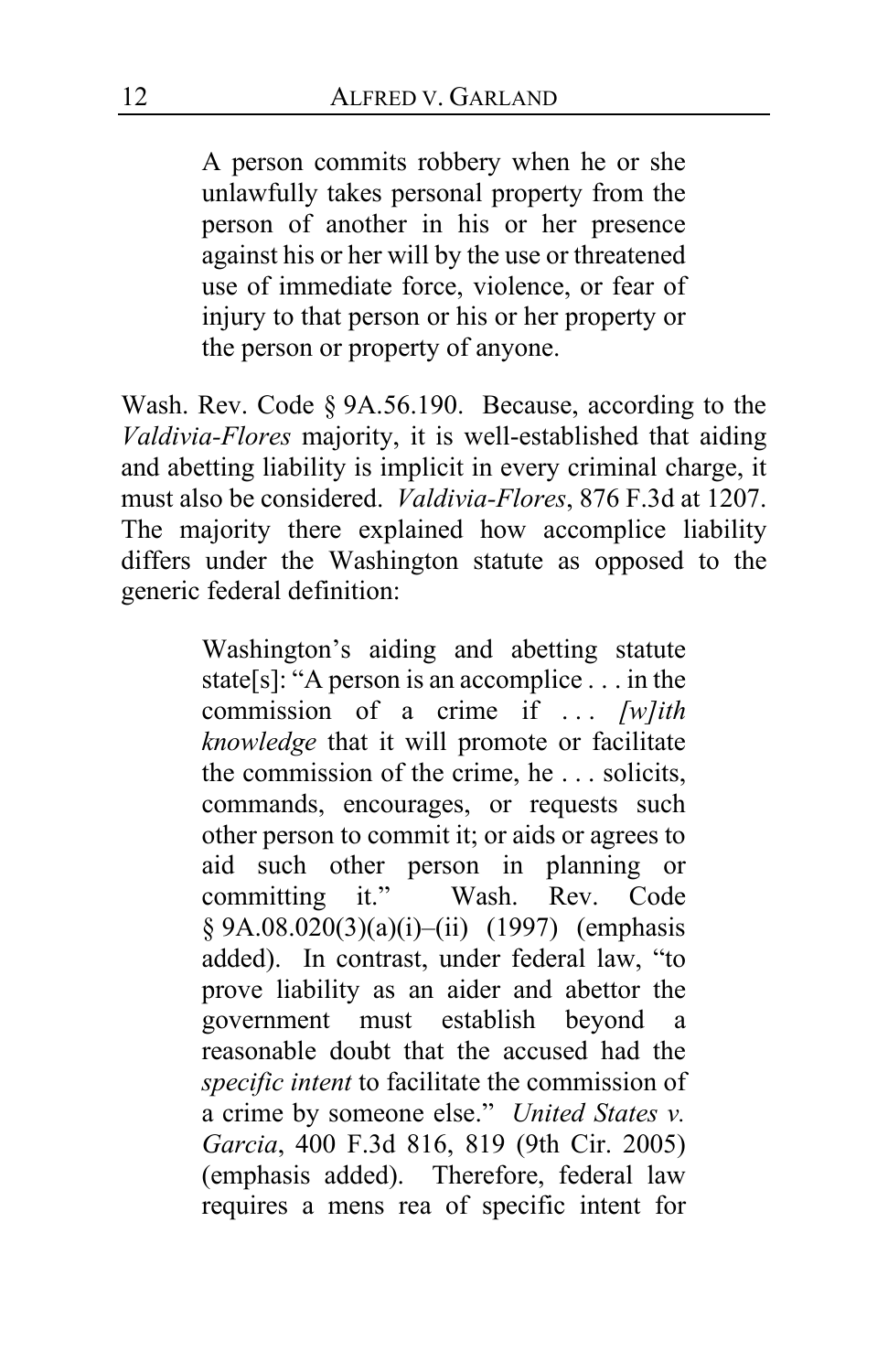conviction for aiding and abetting, whereas Washington requires merely knowledge.

*Id.***[8](#page-12-0)** The difference between these mentes reae—specific intent and knowledge—matters, said the majority, because Washington's knowledge mens rea**[9](#page-12-1)** captures more conduct than the federal specific intent mens rea, rendering accomplice liability in Washington overbroad compared to its federal counterpart. *Valdivia-Flores*, 876 F.3d at 1207– 08. In that case, the overbreadth meant that "Washington's drug trafficking statute [was] overbroad compared to its federal analogue, and Valdivia-Flores's conviction [could] not support an aggravated felony determination." *Id.* at 1209.

The *Valdivia-Flores* analysis binds us and requires that we consider and compare the mentes reae for accomplice liability here, albeit in reference to a different principal

<span id="page-12-1"></span>**<sup>9</sup>** Under Washington law, "[a] person knows or acts knowingly or with knowledge when: (i) [h]e or she is aware of a fact, facts, or circumstances or result described by a statute defining an offense; or (ii) [h]e or she has information which would lead a reasonable person in the same situation to believe that facts exist which facts are described by a statute defining an offense." Wash. Rev. Code § 9A.08.010.

<span id="page-12-0"></span>**<sup>8</sup>** It is unclear how this last statement of the law (i.e., that federal law always requires specific intent for an aiding and abetting conviction) comports with the analysis set forth in *Rosemond v. United States*, 572 U.S. 65 (2014), a case not addressed by the *Valdivia-Flores* majority. *See*, *e.g.*, *Bourtzakis v. United States Attorney General*, 940 F.3d 616, 623 (11th Cir. 2019) (concluding that based on *Rosemond* the Washington aiding and abetting mens rea is not significantly broader than the federal requirement). Because we are bound by *Valdivia-Flores*, however, we make no attempt to reconcile these authorities here.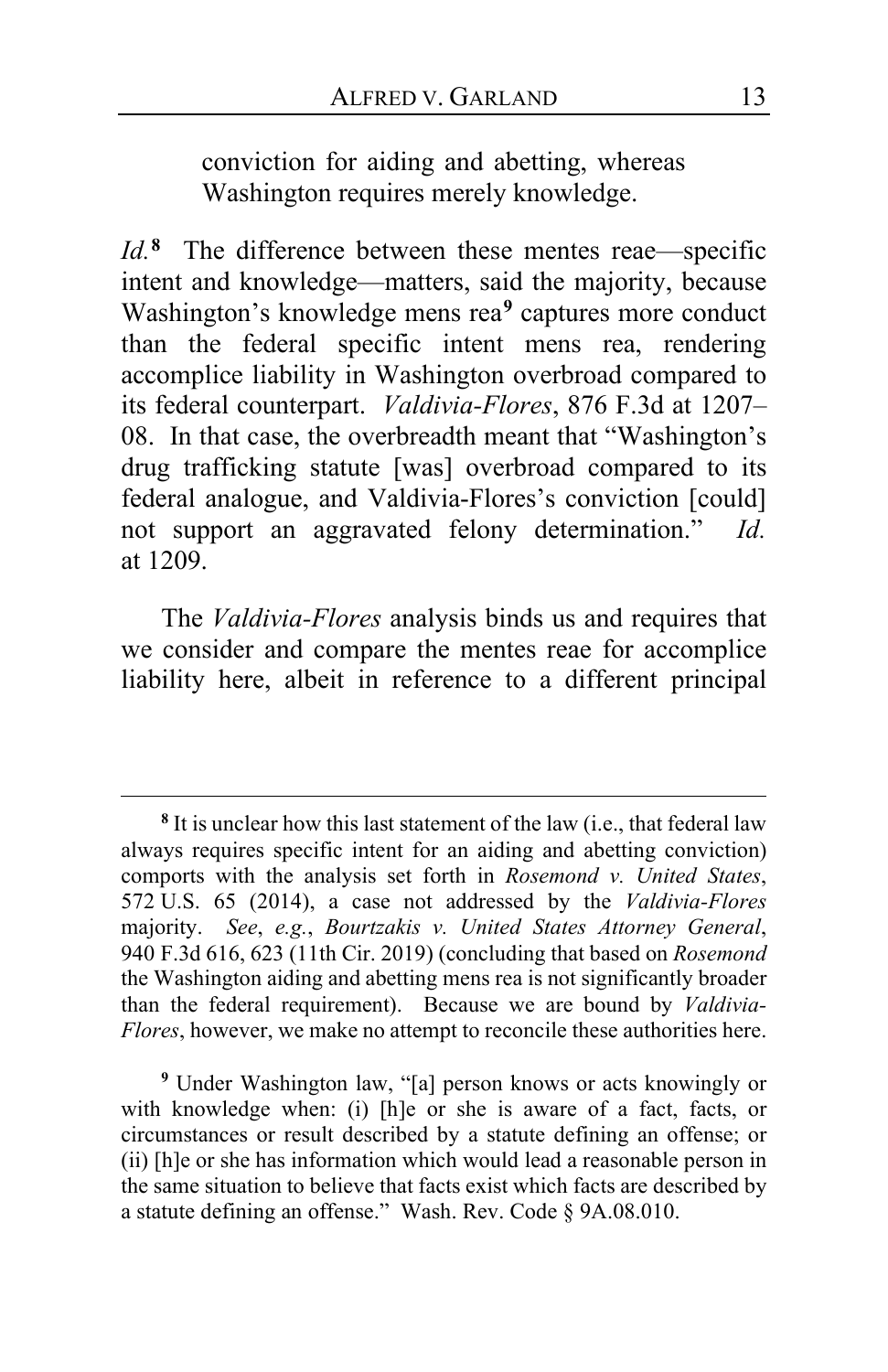offense.**[10](#page-13-0)** The *Valdivia-Flores* majority never reached the text of the drug trafficking statute in their analysis, and so our inquiry ends with accomplice liability as well. The overbreadth of Washington's accomplice liability statute means there is no categorical match to the generic federal offense in this case either, and Petitioner's second-degree robbery convictions cannot constitute aggravated felony theft offenses. Petitioner is therefore not removable under 8 U.S.C. § 1227(a)(2)(A)(iii).

#### **IV.**

We grant the petition and remand for further consideration by the agency.

**PETITION FOR REVIEW GRANTED, REMANDED.**

We note that in *United States v. Door*, 917 F.3d 1146 (9th Cir. 2019), another panel of this court held that *Valdivia-Flores* did not apply to a categorical "crime of violence," and distinguished between enumerated offense aggravated felonies and "crime of violence" aggravated felonies for the purposes of sentence enhancement. Because we are not faced with a "crime of violence" aggravated felony, we limit our analysis to aggravated felonies that require comparison to *enumerated offenses*, like 8 U.S.C. §§ 1101(a)(43)(B), (G).

<span id="page-13-0"></span>**<sup>10</sup>** Respondent's attempt to distinguish *Valdivia-Flores* because it compared a state statute to a federal statute as opposed to what we are asked to do here—which is to compare a state statute to a generic theft offense—is unavailing. Respondent has not identified, nor have we found, any authority to suggest that this is a distinction with a difference. Both require comparisons between the state statute and an enumerated offense.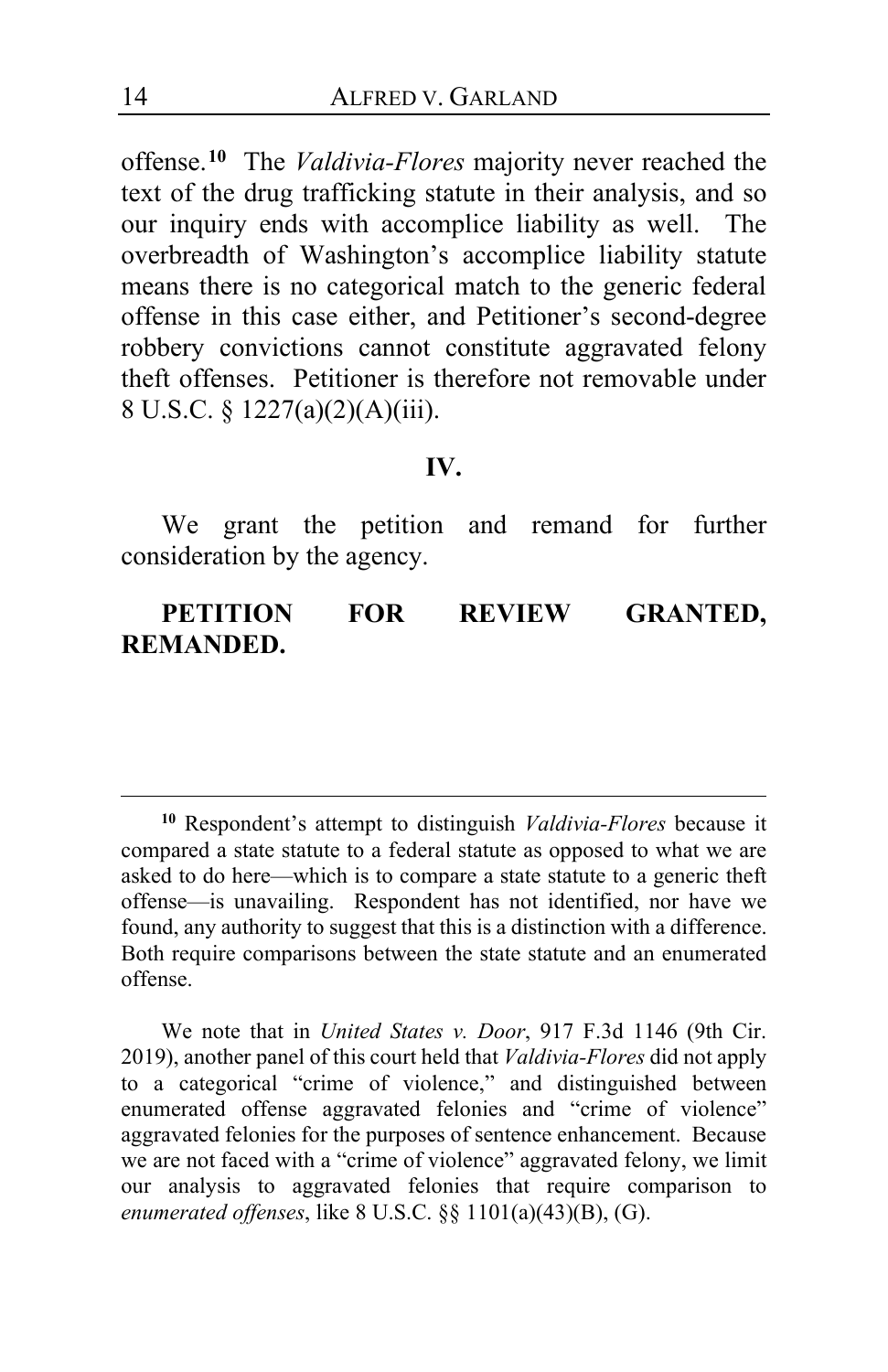ENGLAND, District Judge, with whom BYBEE, Circuit Judge, joins, specially concurring:

Our holding may be compelled by precedent, but it is not compelled by reason. To the contrary, this case, as have countless others, "demonstrates the absurdity of applying the categorical approach." *Quarles v. United States*, 139 S. Ct. 1872, 1880 (2019) (Thomas, J., concurring).**[1](#page-14-0)** Not only did

<span id="page-14-0"></span>**<sup>1</sup>** Indeed, we are far from the only jurists to decry our continued reliance on this broken approach. *See, e.g.*, *Lopez-Aguilar v. Barr*, 948 F.3d 1143, 1149 (9th Cir. 2020) (Graber, J., concurring) ("I write separately to add my voice to the substantial chorus of federal judges pleading for the Supreme Court or Congress to rescue us from the morass of the categorical approach. The categorical approach requires us to perform absurd legal gymnastics, and it produces absurd results." (citations omitted)); *United States v. Escalante*, 933 F.3d 395, 406–07 (5th Cir. 2019) (Elrod, J.) ("In the nearly three decades since its inception, the categorical approach has developed a reputation for crushing common sense in any area of the law in which its tentacles find an inroad. . . . Perhaps one day the Supreme Court will consider revisiting the categorical approach and setting the federal judiciary down a doctrinal path that is easier to navigate and more likely to arrive at the jurisprudential destinations that a plain reading of our criminal statutes would suggest." (footnotes omitted)); *United States v. Williams*, 898 F.3d 323, 337 (3d Cir. 2018) (Roth, J., concurring) ("I write separately because of my concern that the categorical approach . . . is pushing us into a catechism of inquiry that renders these approaches ludicrous."); *Cradler v. United States*, 891 F.3d 659, 672 (6th Cir. 2018) (Kethledge, J., concurring) ("Whatever the merits of [the categorical] approach, accuracy and judicial efficiency are not among them . . . ."); *United States v. Brown*, 879 F.3d 1043, 1051 (9th Cir. 2018) (Owens, J., concurring) ("All good things must come to an end. But apparently bad legal doctrine can last forever, despite countless judges and justices urging an end to the so-called *Taylor* categorical approach."); *United States v. Aguila-Montes de Oca*, 655 F.3d 915, 917 (9th Cir. 2011) (en banc) (Bybee, J.) ("In the twenty years since *Taylor*, we have struggled to understand the contours of the Supreme Court's [categorical approach] framework. Indeed, over the past decade, perhaps no other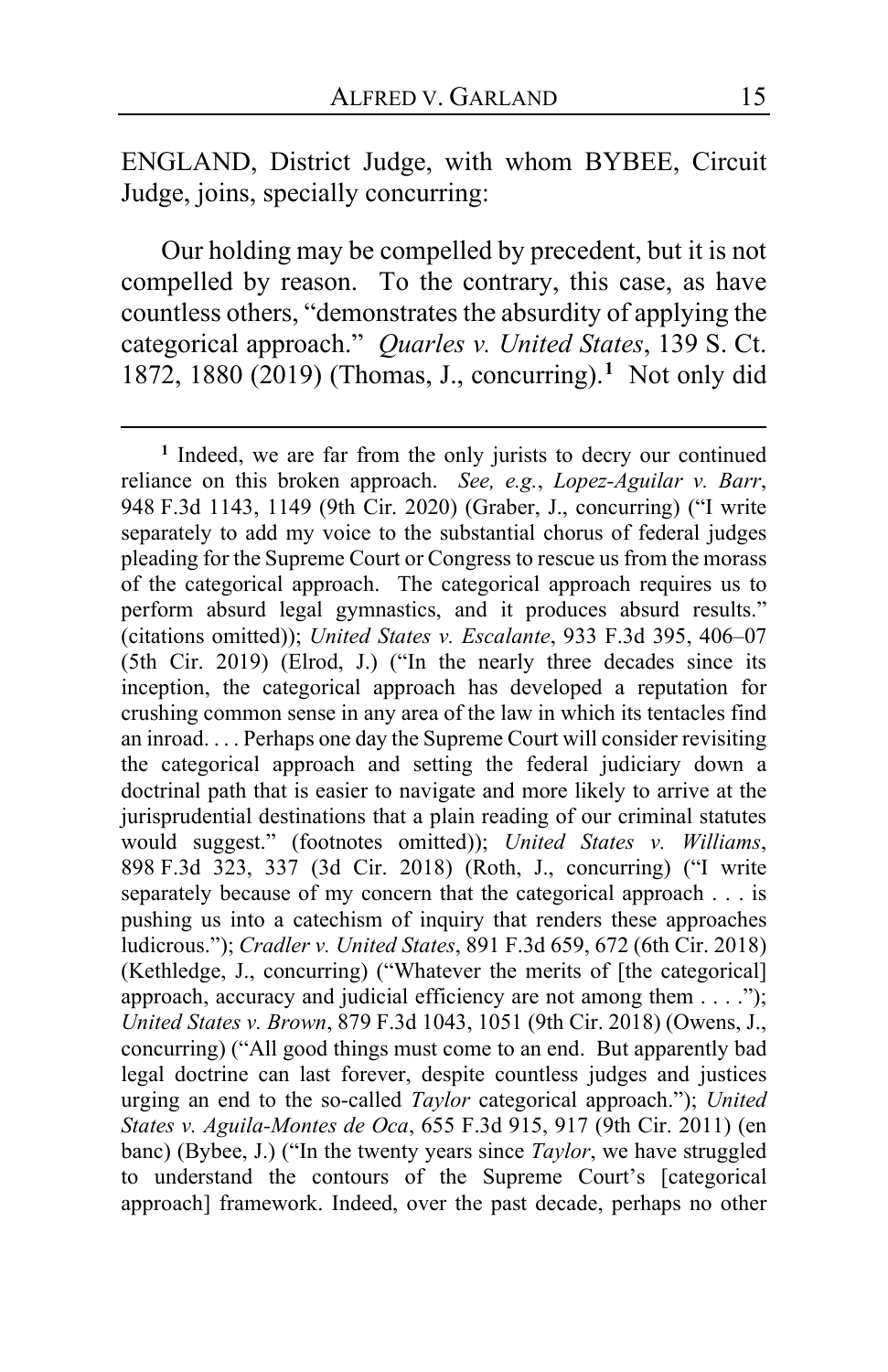we conduct an aggravated felony analysis without ever addressing the principal statute of conviction, but the record contains not even a hint that Petitioner might have pled guilty as an accomplice. In fact, quite the opposite, he very clearly acted alone. So what we have done today is rely on a theory of liability that assumes a crime was committed by someone else when it is undisputed that Petitioner himself and himself *alone*—committed the offense. We are engaging in an accomplice liability analysis that in any other context would be utterly irrelevant.**[2](#page-15-0)**

More distressing, of course, is the fact that our analysis, and the analysis set forth in *Valdivia-Flores*, infects countless Washington criminal statutes. Indeed, as the Government argued in that case, it is quite possible that, at least for aggravated felonies that require comparison of all elements of the state crime and an enumerated generic federal offense, "no Washington state conviction can serve as an aggravated felony at all because of [the] accomplice liability statute." *Valdivia-Flores*, 876 F.3d at 1209. Future panels, like this one, will never even need to turn to the

area of the law has demanded more of our resources."). This list is far from exhaustive. *See, e.g.*, *United States v. Scott*, 990 F.3d 94, 125–27 (2d Cir. 2021) (Park, J., concurring) (collecting cases). The author of *Valdivia-Flores* himself wrote a special concurrence criticizing the doctrine. *Valdivia-Flores*, 876 F.3d at 1210 (O'Scannlain, J., specially concurring) ("I write separately to highlight how [this case] illustrates the bizarre and arbitrary effects of the ever-spreading categorical approach for comparing state law offenses to federal criminal definitions.").

<span id="page-15-0"></span>**<sup>2</sup>** All of this despite the fact that, as Judge Rawlinson observed in her dissent to *Valdivia-Flores*, the majority "[c]ited no precedent [for] skipping over the actual statute of conviction to plug a completely different statute into the [categorical] analysis." *Valdivia-Flores*, 876 F.3d at 1213.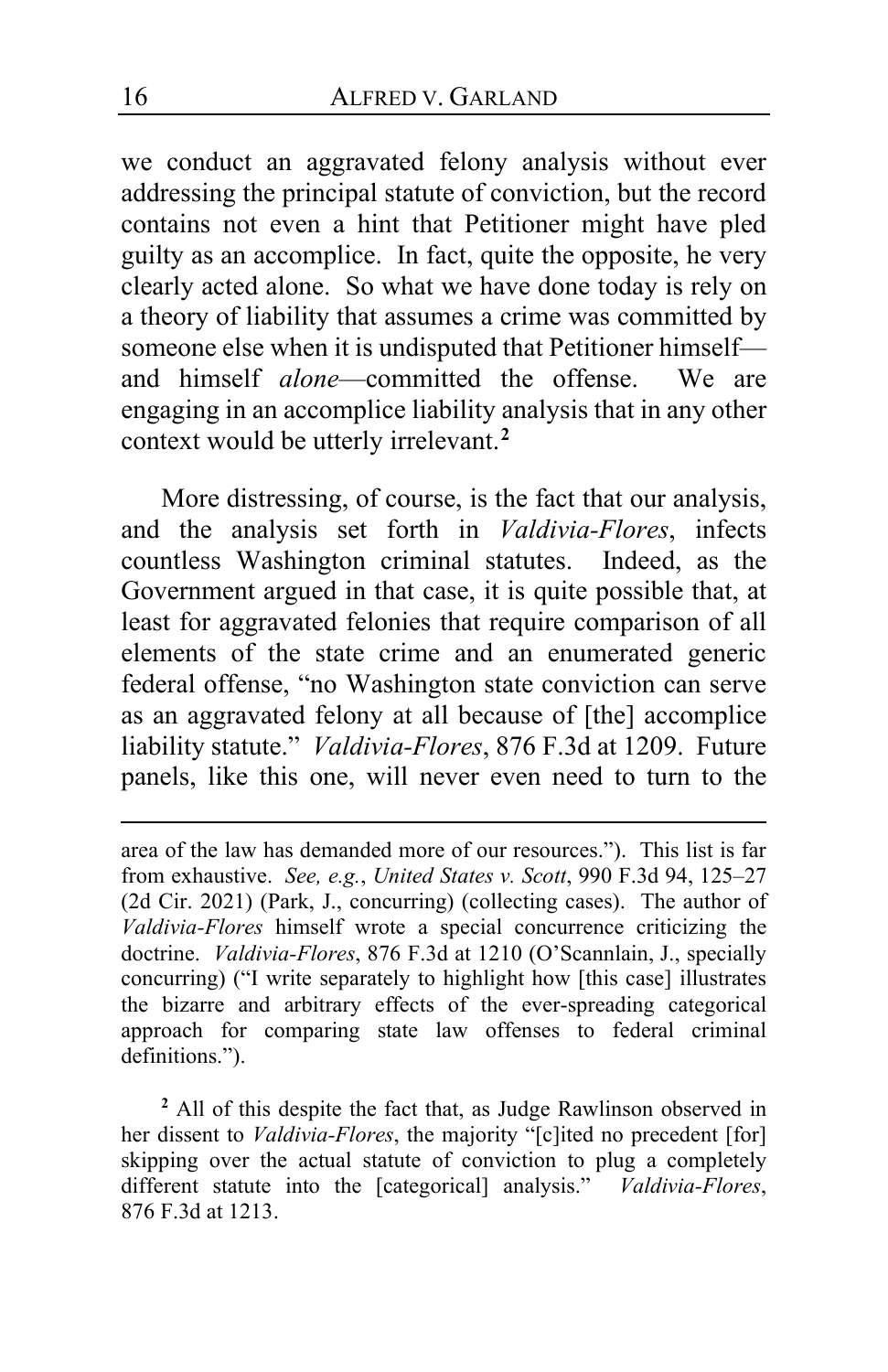actual statute of conviction to determine one's status as an aggravated felon. *Id.* at 1208–09. Yet the exact same conduct may qualify as an aggravated felony in a neighboring state.

Congress "could not have intended vast . . . disparities for defendants convicted of identical criminal conduct in different jurisdictions." *Mathis*, 136 S. Ct. at 2258 (Kennedy, J., concurring). The most basic logic tells us this cannot be right but, as we have seen countless times, the categorical approach is untethered from common sense. Absurd results are far from an anomaly.**[3](#page-16-0)**

<span id="page-16-0"></span>**<sup>3</sup>** *See*, *e.g.*, *Quarles*, 139 S. Ct. at 1880 (Thomas, J., concurring) ("The categorical approach relies on a comparison of the crime of conviction and a judicially created ideal of burglary. But this ideal is starkly different from the reality of petitioner's actual crime: Petitioner attempted to climb through an apartment window to attack his exgirlfriend."); *Lopez-Aguilar*, 948 F.3d at 1149–50 (Graber, J., concurring) ("As the majority opinion explains, Oregon Revised Statutes section 164.395 is not a categorical match for the generic theft offense because it incorporates consensual takings. But I can conceive of very few scenarios in which a defendant could use, or threaten the immediate use of, physical force against a third party while carrying out a taking that was consensual from the property owner's perspective."); *United States v. Battle*, 927 F.3d 160, 163 n.2 (4th Cir. 2019) (Quattlebaum, J.) ("Through the Alice in Wonderland path known as the 'categorical approach,' we must consider whether Battle's assault of a person with the intent to murder is a crime of violence. While the answer to that question might seem to be obviously yes, it is not so simple after almost 30 years of jurisprudence beginning with *Taylor*."); *United States v. Burris*, 912 F.3d 386, 407 (6th Cir. 2019) (en banc) (Thapar, J., concurring) ("A casual reader of today's decision might struggle to understand why we are even debating if ramming a vehicle into a police officer is a crime of violence. The reader's struggle would be understandable. The time has come to dispose of the long-baffling categorical approach."); *Ovalles v. United States*, 905 F.3d 1231, 1253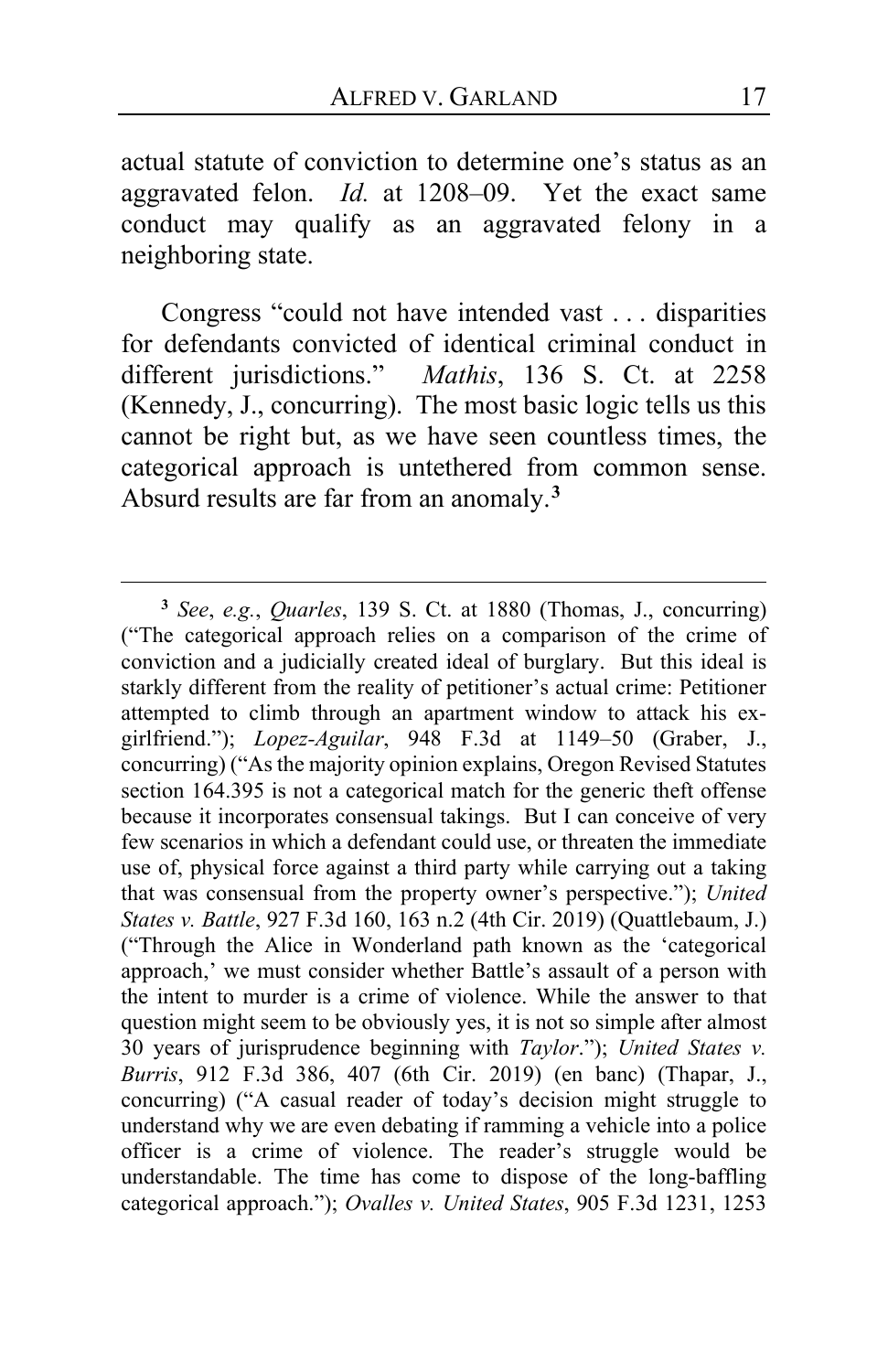Our current approach also puts attorneys in an untenable spot—whether they are litigating regarding immigration or criminal consequences—where they must argue against positions they would not normally advocate. The drive to show that state crimes of conviction are overbroad in comparison to their federal counterparts results in governments and prosecutors advocating for narrow readings of state criminal codes while defense counsel instead argue for expansion. On this point, Judge Owens most aptly described this mad transposition in the context of federal sentencing:

> Here, one lawyer zealously argues that Washington law criminalizes a "conspiracy of one," while the other lawyer strenuously contends for a narrower reading. Surely, the prosecutor is the one swinging for the fences, and the defense attorney the one pushing for lenity. In state court, you would be right. But we are in federal court, so a defense attorney ethically must play the role of the aggressive prosecutor, pushing for the most expansive reading of state law possible. She succeeded: she has established that the state law is broader than the federal law, so there is no categorical match, which favors her client.

<sup>(11</sup>th Cir. 2018) (en banc) (Pryor, J., concurring) ("How did we ever reach the point where this Court, sitting en banc, must debate whether a carjacking in which an assailant struck a 13-year-old girl in the mouth with a baseball bat and a cohort fired an AK-47 at her family is a crime of violence? It's nuts. And Congress needs to act to end this ongoing judicial charade."); *United States v. Doctor*, 842 F.3d 306, 313 (4th Cir. 2016) (Wilkinson, J., concurring) ("[T]he categorical approach can serve as a protracted ruse for paradoxically finding even the worst and most violent offenses not to constitute crimes of violence.").